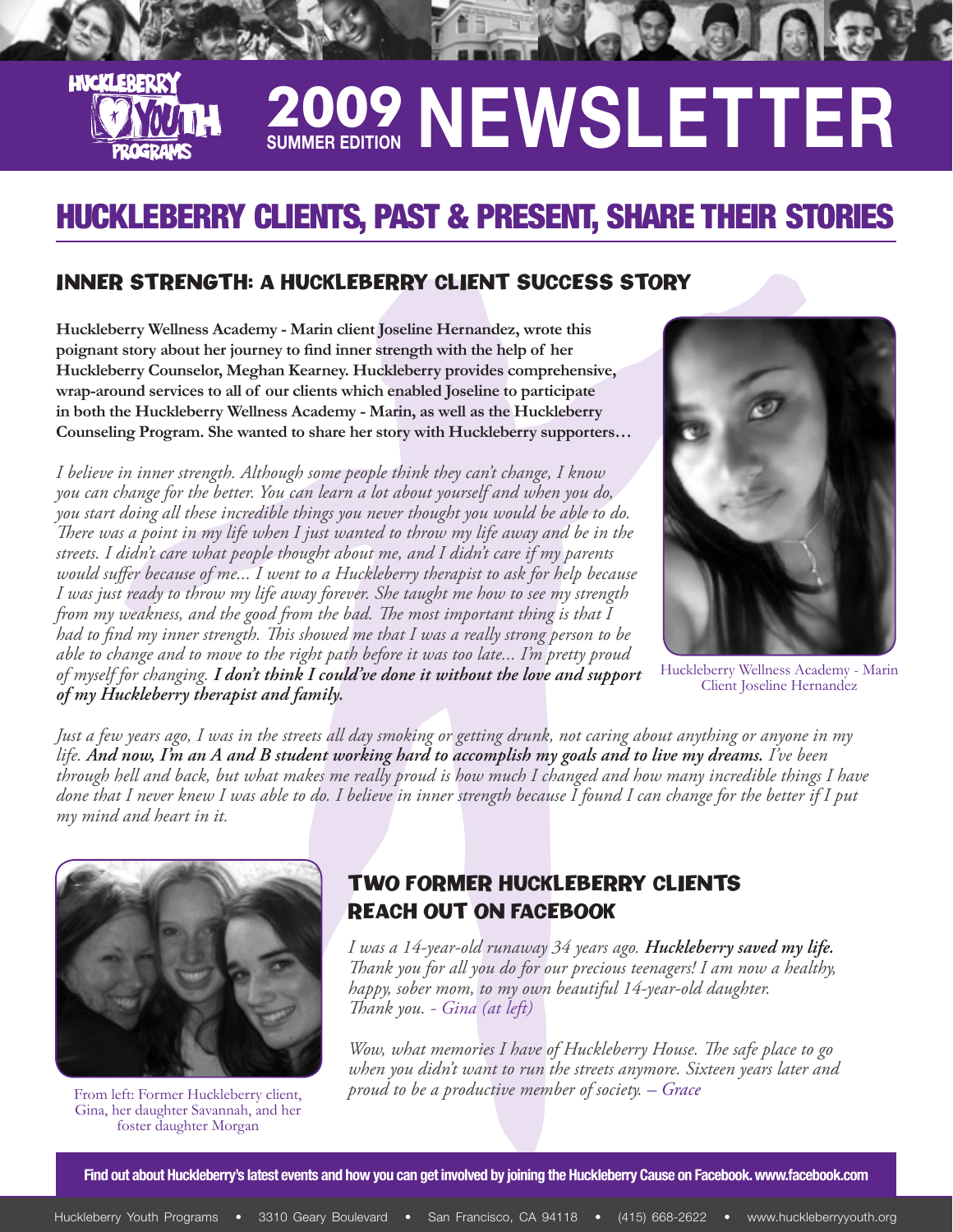### Dear Friends and Donors,

Huckleberry Youth Programs continues to provide successful, critical services to homeless or high-needs youth annually in San Francisco and Marin. We are continuing our long tradition of innovation and creativity to meet our clients' needs along with services delivered by outstanding staff. The past six months have seen the growth of our **Huckleberry Wellness Academies, the first senior class graduation (14 of 14 going to college)**, and the participation of prominent health and education professionals in our first Huckleberry Wellness Academy Advisory Board meeting.

In addition, **our juvenile justice diversion program, the CARC, continues to effectively case manage almost 20% of all youth arrested in San Francisco, and serves as a national model.** Both of our health clinics, Huckleberry's Cole Street Clinic in San Francisco and the Huckleberry Teen Health Program in Marin are two of the largest adolescent health clinics in the Bay Area providing access to reproductive and sexual health care for hundreds of youth annually. **At the same time, our health education staff reach more youth with health education workshops in public schools than any other agency in the Bay Area.** And this summer, the Huckleberry House shelter program will become San Francisco's premiere site for short-term, family-reunification oriented foster care placements, working in a new partnership with San Francisco's Human Services Agency.

All of this innovation is occurring amidst the worst economic crisis since the Great Depression. Huckleberry has had several public grants terminated or reduced. Some foundation funding has been reduced. Individual giving has declined as well. So, as we move to implement significant and exciting changes throughout our programs, we also must cut back on expenses, reduce staffing, and strategize to survive in the next 12-24

months! In order to do this successfully, we need a Board of Directors who fully partners with us in paving the way.

We are excited to welcome this talented bunch to work with our excellent Board of Directors, which has dedicated hours and energy to keeping the agency strong. **If you have any questions about programming, or want to offer your support, please feel free to contact me or visit our award-winning website at www.huckleberryyouth.org.**



Sincerely,

**Bruce Fisher** *Executive Director*

### Huckleberry would like to acknowledge our three most recent board members, outstanding individuals who will be part of our leadership team:

**Sara Eisenberg** graduated from Brown University and the Benjamin Cardozo School of Law with a JD, summa cum laude. She currently works as a Litigation Associate for Howard Rice. Previous to joining Howard Rice, Ms. Eisenberg clerked for several judges, including the Honorable John Paul Stevens of the US Supreme Court. In New York, Ms. Eisenberg worked with Children's Rights, Inc. and with the Administration for Children's Services, demonstrating her early interest in working with youth.

**Rebecca Smullin** is an Associate at Altshuler Berzon LLP, where she practices plaintiff-side labor, civil rights, and wage-and-hour litigation. She is a graduate of Yale University's Law School, where she earned her JD, and Harvard's Kennedy School of Government, where she earned her MPA. Ms. Smullin has clerked for Judge Marsha Berzon of the Ninth Circuit Court of Appeals, and has held numerous legal positions in immigrants' rights, international criminal law, and refugee law, including winning a Fulbright Scholarship to study micro-enterprise development in Peru.

**Kurt Beyer** is a financial advisor for Morgan Stanley Smith Barney who also works with the Opus Group providing complex wealth management and estate planning for Silicon Valley companies and executives. Dr. Beyer's impressive professional resume includes working as a college professor, co-founding a digital media start-up, and flying F-14 Tomcats for the US Navy. He graduated from the US Naval Academy and holds an MA from Oxford University in England and a PhD from the University of California at Berkeley.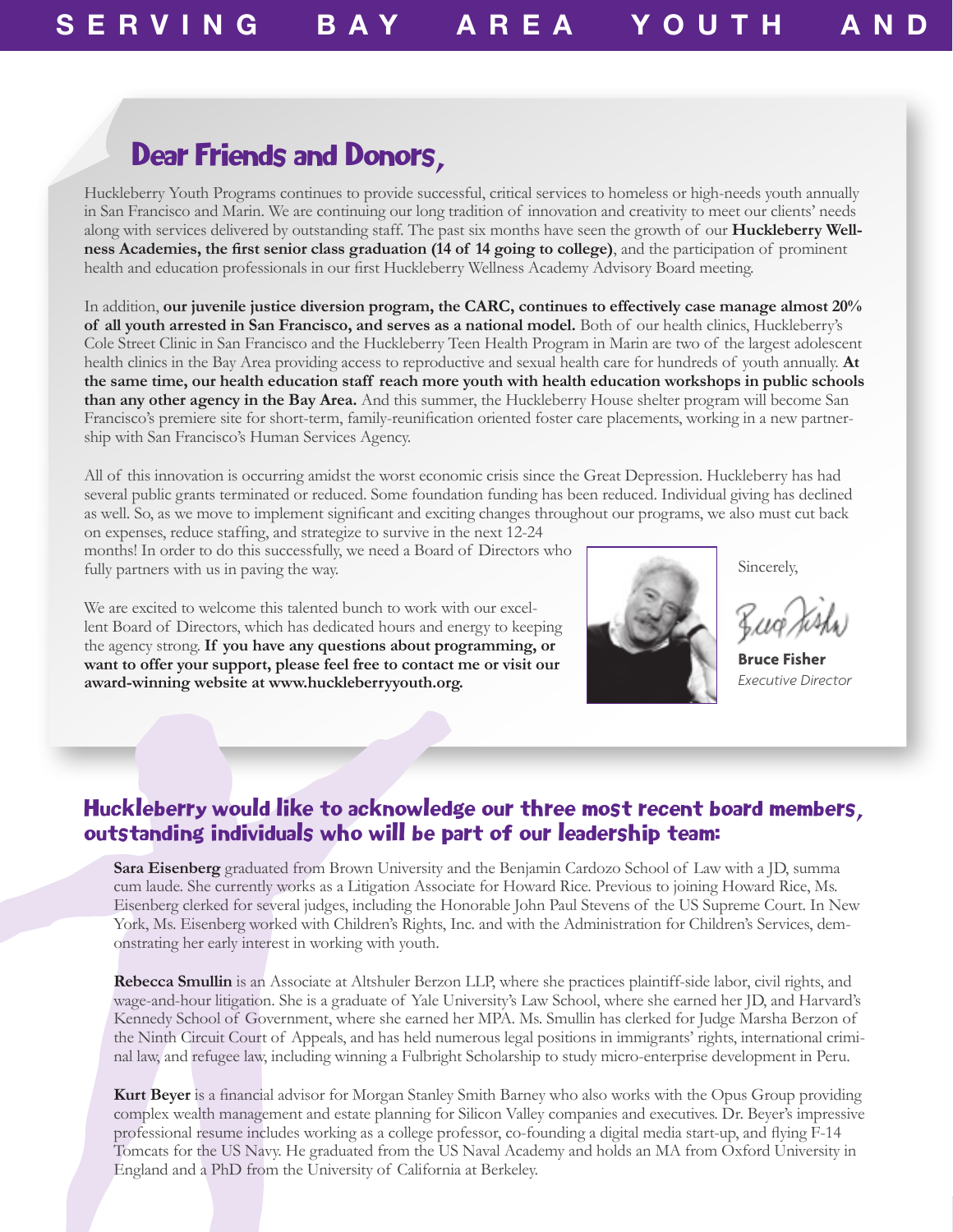# HUCKLEBERRY CONGRATULATES THE WELLNESS ACADEMY CLASS OF 2009!!

The First Wellness Academy – San Francisco Graduation Ceremony Held on May 14, 2009



Wellness Academy - SF graduates Jessica Alegria and Amina Choudhery

We are extremely proud of the first graduating class of the Huckleberry Wellness Academy – San Francisco! **On May 14, 2009, the fourteen graduating students were recognized at City College John Adams Campus.** The ceremony included their families, friends, leaders in the San Francisco community, and Wellness Academy funders, AT&T and the San Francisco Department of Children, Youth and their Families. Guest speakers at the Ceremony were **Lynn Bunim, Executive Director, External Affairs at AT&T and Kim-Shree Maufas, President of the San Francisco School Board.** 

Over the course of the last two school years, the students have attended weekly health-related trainings at Huckleberry's Cole Street Clinic, participated in academic preparation and tutoring, peer group support, exposure to health professions, case management, and assistance with college applications. **All fourteen students completed 10‑week clinical health care internships throughout San Francisco during the summer of 2008.** They are now looking forward to college and most of them will be the first in their families to attend!

### **The seniors from Huckleberry's Wellness Academy were accepted into 42 colleges across the U.S.**  including UC Davis, Pace, The New School, Ohio Wesleyan, De Paul, Mills College, UC Berkeley, Skyline Community College, and Virginia State University. Jessica Alegria was accepted to Mills and UC Berkeley with scholarships and Gaby Melgar was accepted to Ohio Wesleyan with scholarship.

One graduate who overcame particularly difficult barriers is Jen Barillas, a young woman who has been living independently with little support from her family. "Jen could have given up on herself and her education but she never let that happen," says Vicky Valentine, Huckleberry Wellness Academy – SF, Director. This fall, Jen starts school at City College of San Francisco in a program to become an Ultrasound Technician. This will be her first step in realizing her dreams of becoming a gynecologist.



Vicky Valentine, Director of the Huckleberry Wellness Academy - SF and Wellness Graduate Jen Barillas



Wellness Academy - SF Student Mayra Morales is recognized at the Graduation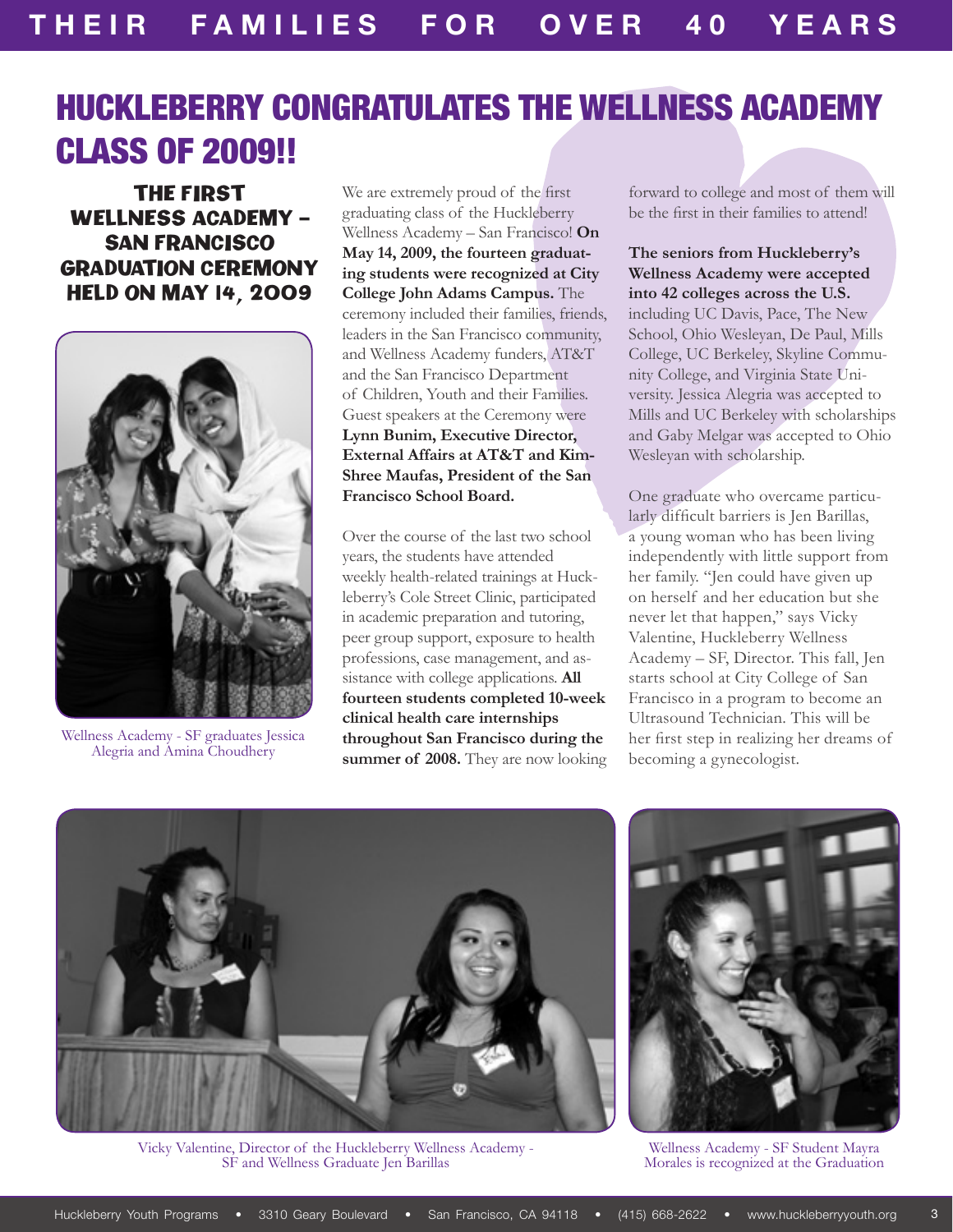

Dr. Susan Obata (left), Medical Director, Community Health Programs for Youth (CHPY), and Huckleberry Wellness Academy student Erendira Arreola at the Huckleberry Wellness Advisory Board meeting on May 8.

### Huckleberry Wellness Academy Advisory Board

**Ms. Charlotte Ferretti, R.N.,**  Director, Marian Wright Edelman Institute, SFSU

**Dr. Katherine Flores, M.D.,** Program Director, UCSF Fresno Latino Center for Medical Education and Research

**Ms. Barbara Garcia,** Deputy Director of Health, SF Department of Public Health

- **Ms. Sylvia Guendelman,** Professor of Community Health and Human Development, UC Berkeley School of Public Health
- **Dr. Tomás Magaña, M.D.,** Physician, Oakland Children's Hospital
- **Dr. Miriam Martinez,** Division Director of Infant, Child, and Adolescent Psychiatry, SF General Hospital
- **Dr. George Matula, M.D.,** Retired Department of Infectious Disease, Permanente Medical Group
- **Ms. Kim-Shree Maufas,** President, San Francisco School Board; Program Director, UCSF National Center of Excellence in Women's Health

**Ms. Kim Mazzuca,** President, Marin Education Fund

- **Ms. Fran Meckler,** Executive Committee Member, Women's HIV Program, UCSF
- **Dr. Marilyn Metz, M.D.,**  Medical Director, Arthur H. Coleman Medical Center
- **Dr. Martha Nelson,** Dean, School of Arts and Sciences, Dominican University of California
- **Dr. Mary-Ann Shafer, M.D.,**  Professor of Pediatrics and Associate Director for Training of Adolescent Medicine at UCSF
- **Ms. Linda Squires-Grohe,** Dean, School of Health and Physical Education, City College of San Francisco

### Huckleberry Establishes Wellness Academy Advisory Board

In 2007, Huckleberry created the Huckleberry Wellness Academies (HWA) in San Francisco and Marin to encourage and support at-risk youth of color in pursuing post-secondary education and health service careers. Huckleberry has recently partnered with prominent leaders in the health community and experts in education and the medical field to establish the **Huckleberry Wellness Academy Advisory Board.** This Advisory Board provides HWA staff with guidance, advice, and insight into effective ways to expand services and measure program success.

The Board also provides suggestions for best practices in program design

and networking opportunities by offering referrals for contacts, strategies, and partnerships throughout the community.

### The **first annual Advisory Board meeting was held on May 8, 2009**,

at UCSF thanks to the generosity of Advisory Board Member Dr. Mary-Ann Shafer, Professor of Pediatrics and Associate Director for Training in the Division of Adolescent Medicine at UCSF. Youth input is imperative to Huckleberry's work, so seven HWA students were invited to participate in the panel discussion and share their experiences as members of HWA.

### HUCKLEBERRY WELLNESS ACADEMY - MARIN and MARIN EDUCATION FUND FORM "THE COLLEGE ACADEMY"

This summer, Huckleberry Youth Programs' Wellness Academy - Marin and the Marin Education Fund in collaboration with Dominican University of California, will join forces to launch **The College Academy**. The goal of The College Academy is to prepare rising ninth graders to smoothly transition to high school and be more prepared to suc-

Huckleberry Wellness Academy - Marin participants during a College Day Tour at Stanford University on April 8, 2009.

ceed. **It also serves as the introduction to the Huckleberry Wellness Academy - Marin, a comprehensive, school-tohealth careers program**.

The College Academy will recruit and engage up to 25 rising freshman entering San Rafael or Terra Linda High Schools in the fall of 2009, in a four-week program on the Dominican University of California Campus in San Rafael. **Under-served youth of** 

**color who are first generation to attend college will be targeted for recruitment.**  The College Academy participants will meet each weekday afternoon and participate in a curriculum and that includes a writing and communication skills workshop, math success skills, study and organizational skills, adolescent health education and resource information, leadership and self-advocacy skills, and college and career readiness information and resources.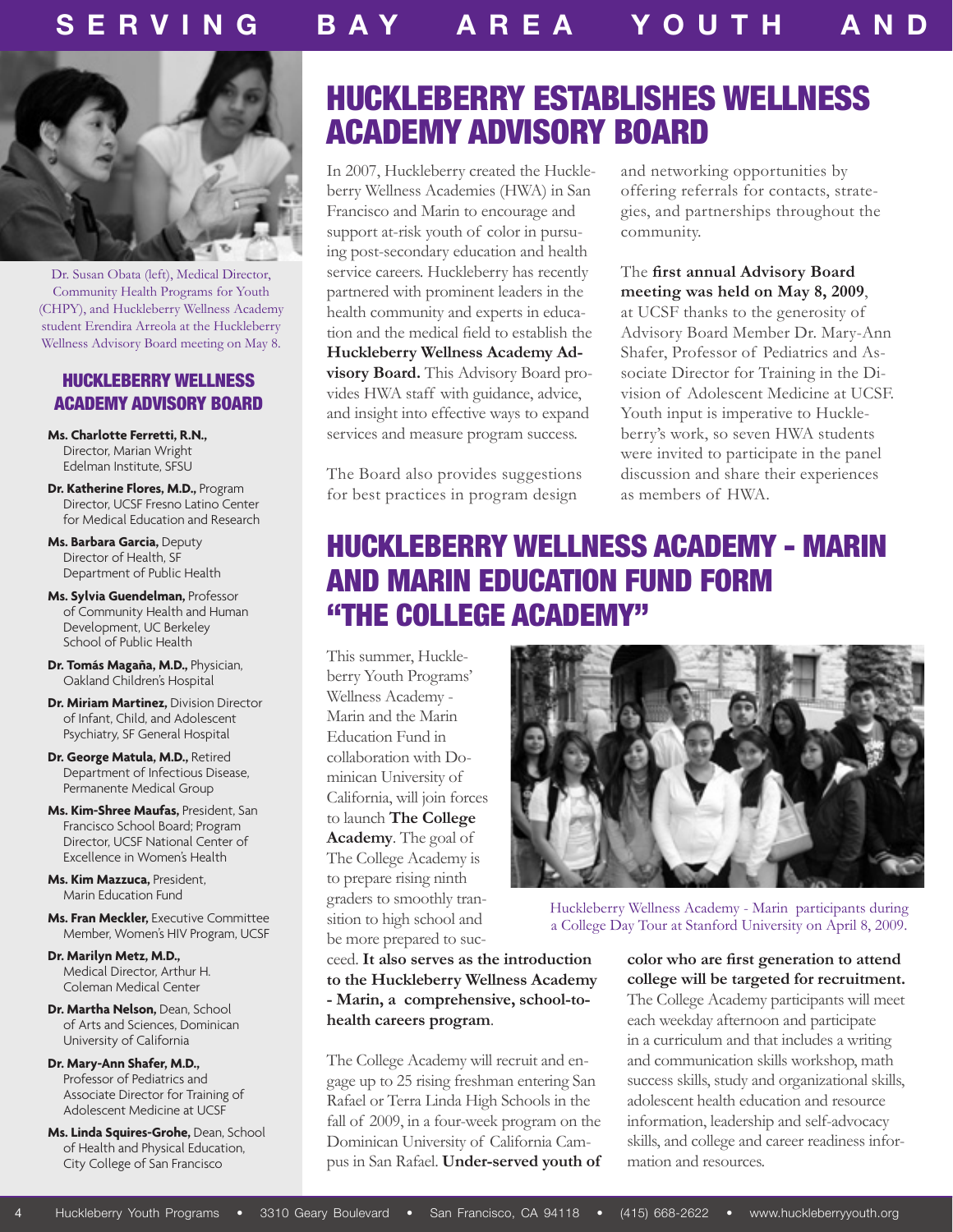### HUCKLEBERRY COMEDY NIGHT RAISES \$70,000 FOR HIGH-NEEDS YOUTH



**On October 23, 2008,** over 200 Huckleberry supporters gathered at Bimbo's 365 Club for Huckleberry's Second Biennial Comedy Night.

Special thanks to all of the event sponsors and featured comedians Will Durst, Nato Green, Bob Sarlatte, and Johnny Steele!

### **\$5,000**

**Corporate Sponsors** Dodge & Cox First Republic Bank Rotary Club of Tiburon Sunset **\$5,000 Individual Sponsors** Scott and Jennifer Fearon Fran and David Meckler

Michael and Marcia Rubenstein Brian and Suzanne Swift Dyann Tresenfeld

#### **\$2,500**

### **Corporate Sponsors**

Autodesk Blue Shield of California Compliance Advisory Services, LLC Goodbyes Latham & Watkins, LLP Pacific Union Real Estate Community Fund Pacific Service Credit Union San Francisco Federal Credit Union Steyer Lowenthal Boodrookas Alvarez & Smith, LLP

### **\$2,500**

#### **Individual Sponsors**

EVENTS

**FNLS** 

Carmen Castro-Franceschi Bruce Fisher and Marlene Litvak Julie Harkins George and Myrta Matula Barbara and Howard Miller Jerry Peters Cecilia Valente Janet and Art Wong

# FIRST ANNUAL HUCKLEBERRY WINE Tasting & Auction RAISES \$40,000! Special thanks to Huckleberry Board



At right, guests Gail and Bernie Nebenzahl enjoy wine poured at the inaugural Huckleberry Wine Tasting & Auction.

Vice President Jerry Peters for hosting the inaugural Huckleberry Wine Tasting and Auction Event on Saturday, May 9. The event featured silent and live auctions with close to 100 auction items and a grand total of \$40,000 was raised for Huckleberry's programs! Special thanks to pouring wineries Barbour Vineyards, Barnett Vineyards, Black Stallion Winery, Esquin Imports, Expression Wines, Kendall Jackson Winery, Kingston Family Vineyard, Limerick Lane Cellars, Merryvale Vineyards, Sullivan Winery, and VJB Vineyards & Cellars. We are excited to bring this

event back next year! Thank you to everyone who attended and made this new annual Huckleberry event a success!



Host Jerry Peters, center, speaks to guests at the inaugural Huckleberry Wine Tasting & Auction.

**CIRQUE DU SOLEIL** 



# **CIRQUE DU SOLEIL'S** OVO **Benefits Huckleberry in Late 2009!**

For the sixth time, Cirque will partner with Huckleberry to help us raise much needed funds for our programs benefiting high-needs youth. Join us for Cirque's latest production OVO, which captures the teeming world of insects through acrobatics and artistry. VIP tickets are \$500, Standard Adult tickets are \$125, and Standard Youth tickets are \$100. We will be sending a Save The Date in August.

For more information and for sponsorship opportunities, contact Director of Development Vicki Schwartz at **415.668.2622 ext. 220** or at **vschwartz@huckleberryyouth.org**.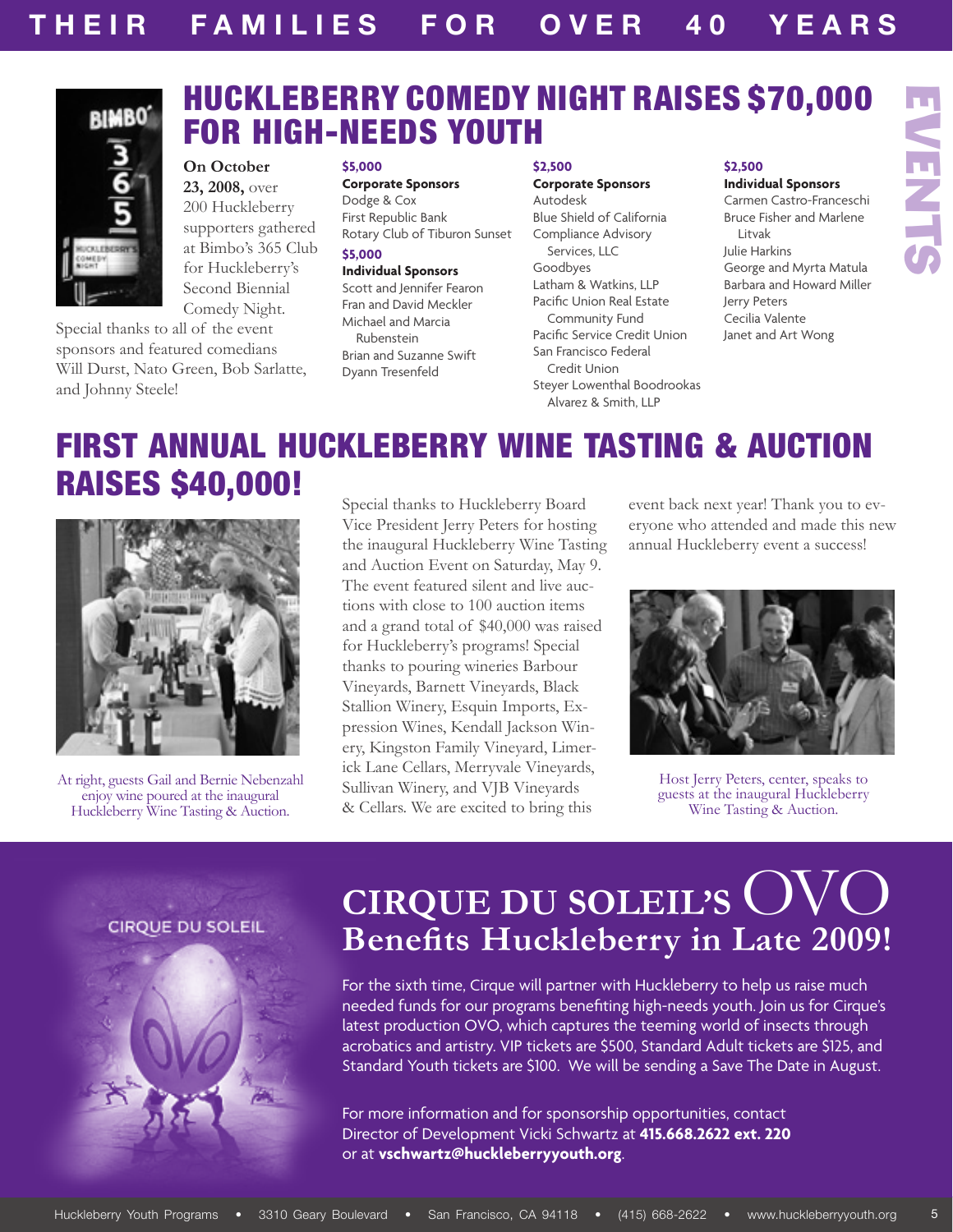### Huckleberry Health Education

**Each year, Huckleberry conducts workshops in middle and high schools reaching thousands of young people in San Francisco and Marin.** Letters pour into our clinics from teachers and students who are consistently impressed and affected in positive ways by Huckleberry's Health Education team.



### A Redwood High School (Marin County) student said:

*Thank you for spending time with our social issues class. I am sure that our whole class benefited from this visit, but I feel that you reminded me about many things I should remember to do about relationships, sex, alcohol, and all the rest of the stuff we went over during your visit. What I benefited the most from was to remember to not pressure your partner into sex, be smart about the use of alcohol, and to* 

*always have safe sex.* A Venetia Valley K-8 School (Marin County) student said:

*I believe the program is a great and very effective way of teaching teens how to make healthy choices, prevent the possible negative consequences of sex (including STDs), communicate their concerns, and ask questions.*



**Top Left:** Huckleberry Teen Health Program staff members Tyler Holmes, Karen Colin, and Program Director Jasmine Stevenson conducting outreach in Marin.

**Top Middle:** Sheila Dominic, Tyler Holmes, and Jackie Davis from the Huckleberry Teen Health Program Health Education Team.

**Middle Right:** Huckleberry's Cole Street Clinic Health Education Team from left, Jason Martinez, Amina Choudhery, Program Director Ayesha Desai, Jessica Alegria, and Ramses Munoz.

**Bottom Left:** Senior Health Educator Ramses Munoz leading a health education workshop in a San Francisco middle school.



### *Dear Huckleberry Outreach Team,*

*Thank you so much for joining us for John O'Connell's Teen Health Fest 2009! Your participation helped link students to vital services and information that they might not have known about otherwise. One student expressed, "I never knew there were so many groups that were there just for us." Thank you for the valuable work you do in the community. We hope to see you at next year's Teen Health Fest!*

*Sincerely, The John O'Connell High School Wellness Team (San Francisco)*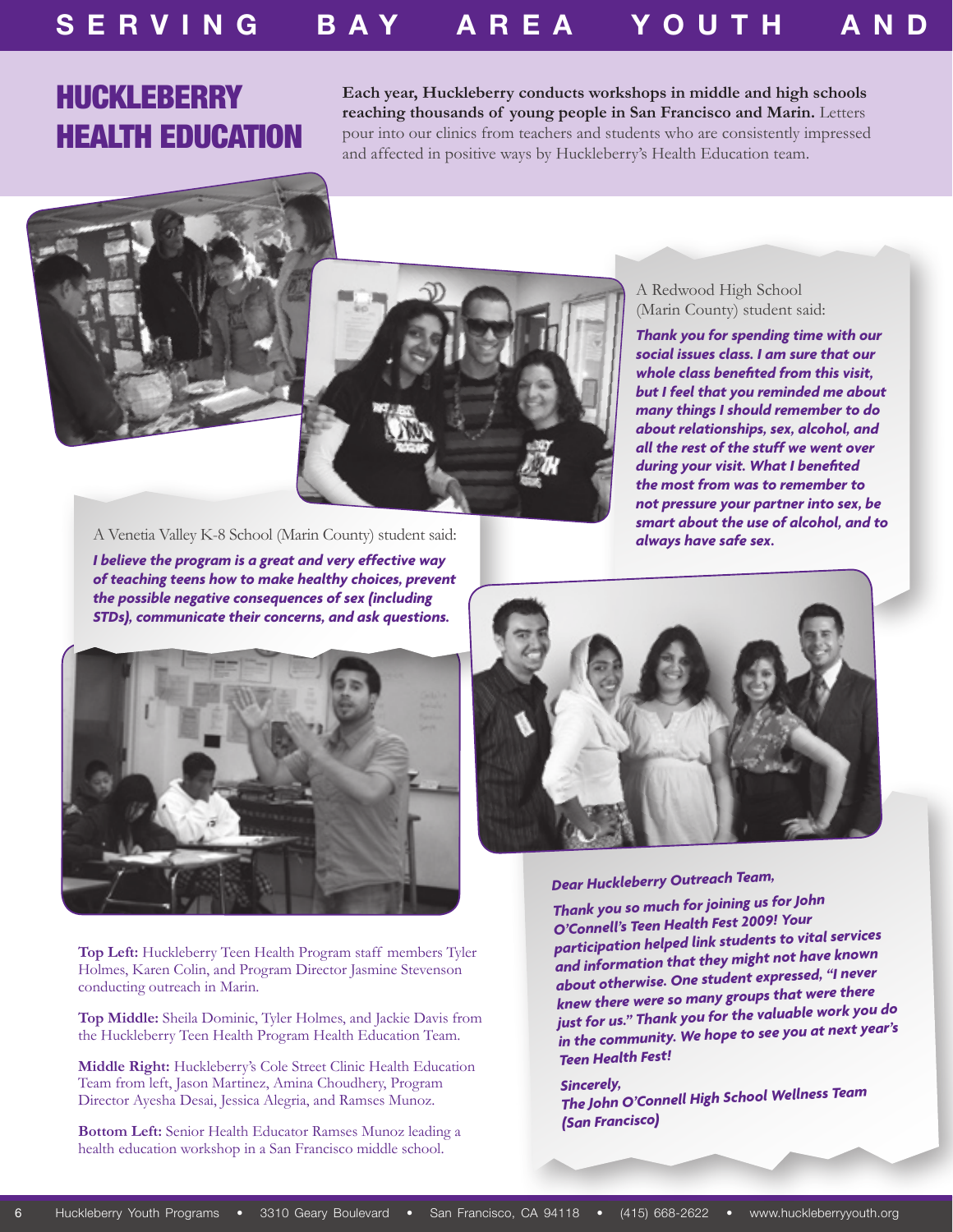### T H E I R F A M I L I E S F O R O V E R 4 0 Y E A R S **T H E I R F A MI L I E S F O R O V E R 4 0 Y E A R S**











6

- 1. Huckleberry Wellness Academy Marin Student Rocio performs an exam on a dummy patient during a tour of Dominican University of California.
- 2. Huckleberry Board Member Christopher Morales presents Executive Director Bruce Fisher with a \$5,000 donation from the SF Elks Lodge No. 3.
- 3. Russell White, Huckleberry House Residential Coordinator and his wife Aminah, at Huckleberry's Wine Tasting and Auction in May 2009.
- 4. Bruce Fisher, AT&T Executive Director of External Affairs, Lynn Bunim, and President of the SF School Board, Kim-Shree Maufas at the Huckleberry Wellness Academy Graduation on May 14.
- 5. Huckleberry's Lioness Girls group with Leadership Specialist Nzingha Shakur-Ali (fourth from left). Lioness Girls provides leadership development for young women in SF's Western Addition.
- 6. Huckleberry Wellness Academy SF students (from left) Geanell, Ginger, and Mamie examining organs during a tour of the Anatomy Department at UCSF.

### Programs' Board of Directors Roster

BOARD

### **2008-2009 Fiscal Year**

**PRESIDENT**

**Brian Swift,** Chief Executive Officer, Security Research Associates, Inc.

#### **CO-VICE PRESIDENT**

**George Matula, M.D.,** Permanente Medical Group, UCSF (retired)

#### **CO-VICE PRESIDENT**

**Eva McGhee, MS, PhD,** UCSF Comprehensive Cancer Center / CHS

#### **SECRETARY**

**Laurie Meschke, PhD,** Assistant Professor, Department of Child and Adolescent Development, SFSU

#### **CO-TREASURERS**

**Woody Baker-Cohn,** Intel Corporation **Sayed Hasib,** Chartered Accountant

**Gary Angel,** Attorney at Law, Law Offices of Gary A. Angel

#### **Katie Callahan**

**Kareem Guilbeaux**, Founder and Director, Be A Champion Basketball Camp

**Elizabeth C. Leone,** Development Committee Chair, YMCA Mentor

**Jeffrey Lowenthal,** Attorney, Steyer, Lowenthal, Boodrookas, Alvarez & Smith, LLP

**Marilyn N. Metz, M.D.,** Partner and Family Physician, Arthur H. Coleman Medical Center

**Christopher F. Morales,** Attorney at Law

**Jerry Peters, Partner, Corporate Department,** Latham & Watkins, LLP

**Barbara Reiss-Snyder,** Management Consultant

**Matt Schmidt,** Stewart & Patten Co., LLC

**John L. Sullivan,** Chairman and CEO (retired), Majestic Insurance Company

**Dyann Tresenfeld,** First Republic Bank

**Cecilia Valente,** Union Bank of California

**Melissa Wong,** AIDS Program, San Mateo County Public Health Department

**Bruce Fisher, Huckleberry Youth Programs,** Executive Director, Ex-Officio

#### **Lifetime Honorary Members:**

**Annemarie Clark**

**Ruth Cowan**

**Bernie Nebenzahl**

**Don Rubin**

#### **WELCOME TO OUR NEW MEMBERS STARTING JULY 1, 2009**

**Kurt Beyer,** Financial Advisor, Morgan Stanley Smith Barney

**Sara Eisenberg,** Attorney, Howard Rice

**Rebecca Smullin,** Attorney, Altshuler Berzon, LLP